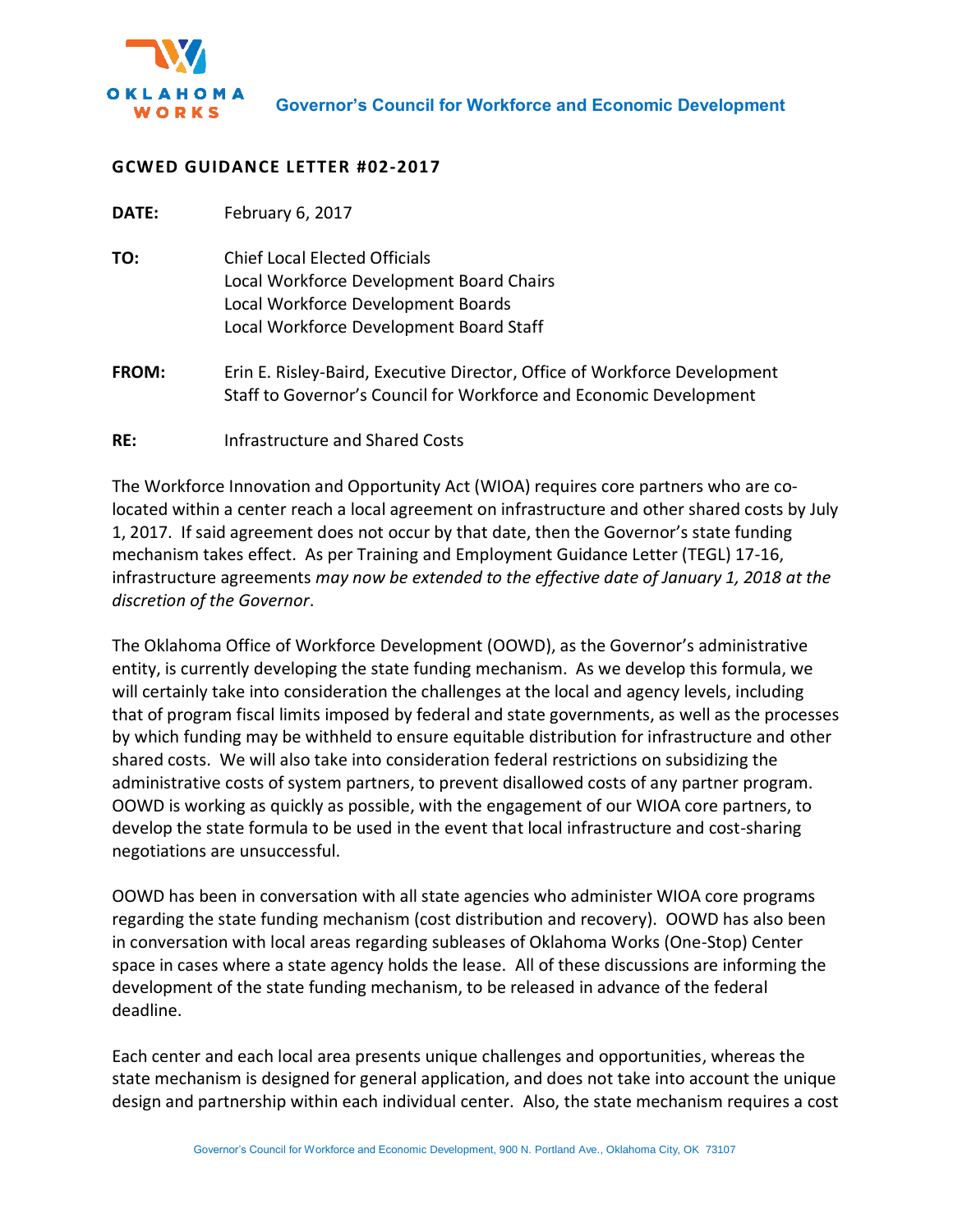recovery process which results in less financial control at the local level. Thus, it is preferred that local negotiations take precedence to the state funding mechanism.

However, in the interim, OOWD recognizes that all partners wish to continue with local negotiations and reach mutually equitable agreements that benefit the clients we serve. Thus, we offer the following expectations:

## OOWD's Expectations for all WIOA Core Partners:

- To follow federal, state, and programmatic fiscal principles and policies.
- To demonstrate sound financial decision-making for respective programs.
- To make sound and swift decisions to ensure services to participants are not interrupted.
- To co-locate with core and other partners, except in exigent circumstances, as fundamentally the workforce development system works best when the programs are located where the participants are located.
- *To pay a fair and equitable share of infrastructure and other shared costs, based on proportionate use and relative benefits received, including but not limited to rent, utilities, internet and telephone services, on a timely basis.*
- To enter into the procurement process with good faith intentions and using sound financial principles.
- To provide a letter of intent to procure, except under exigent circumstances.
- To notify partners at the time of infrastructure procurement and include partners in the process of lease acquisition.
- To request from partners their intent to procure, including anticipated infrastructure need.
- To procure appropriately sized and priced infrastructure based on intent at the time of procurement, except in exigent circumstances.

## Short-Term Recommendation:

Due to the immediate need of our partners and lease holders to reach agreement, OOWD offers the following recommendations:

- Follow standard practices of commercial leasing and cost-sharing formulas for multitenant spaces.
- Partner programs responsible for the idle capacity be financially responsible for the space they intend to procure, even if the space becomes vacant during the lease period, unless new partners or lessees take over the vacant space or a local agreement is made based on a cost benefit analysis to programs and participants.
- *Promptly* pay a fair and equitable share of infrastructure and other shared costs until other formal agreements are reached.